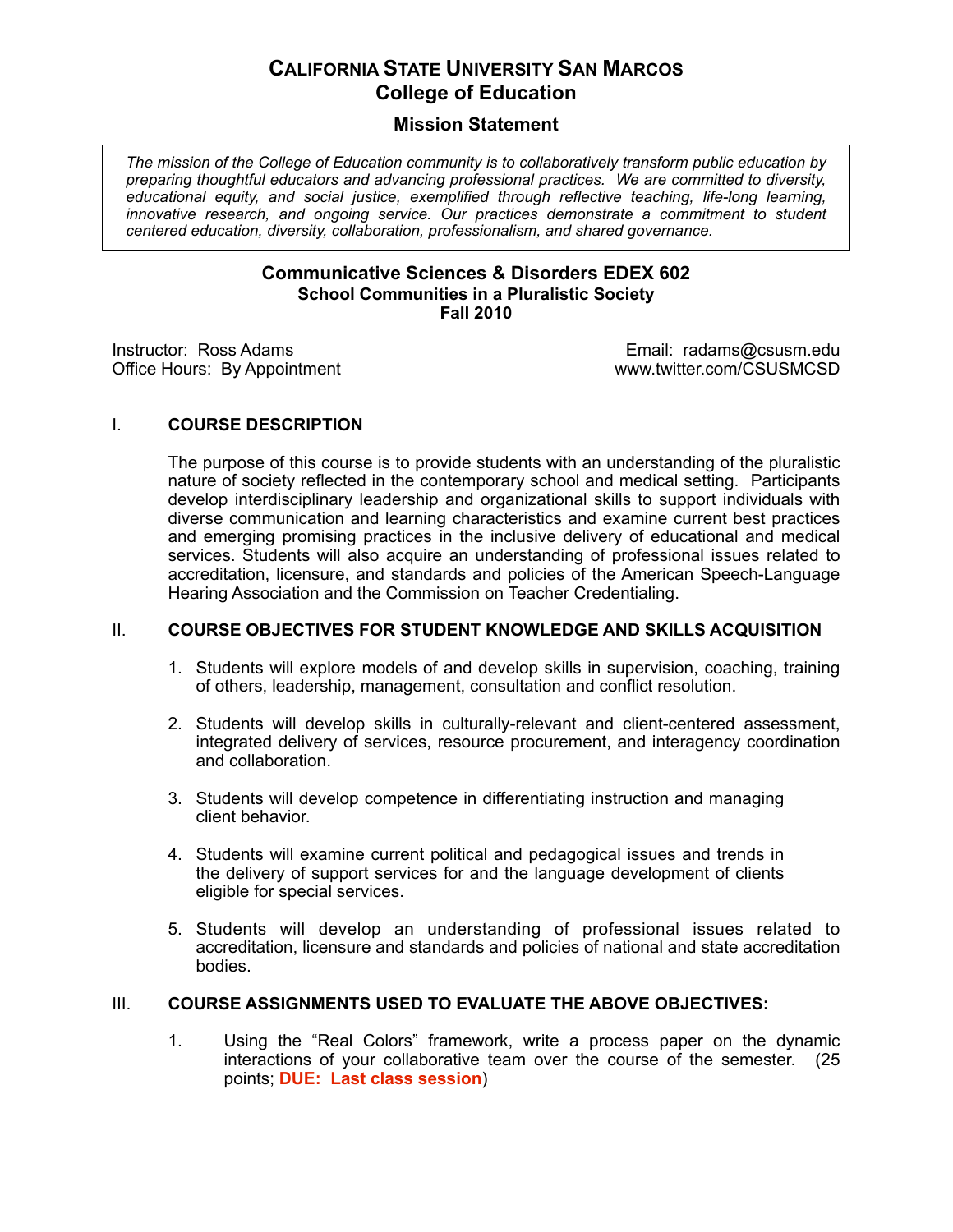- 2. Interview a working clinician about the implementation of a behavior support plan (BSP) or a behavior intervention plan (BIP) with a school-age student and how the plan impacts the delivery of speech-language services, and write a summary of your findings. (25 points; **DUE: By approximately Week 10 for discussion of behavior management**)
- 3. Develop a PICO question collaboratively with your team and explore the evidence related to service delivery to a culturally and/or linguistically diverse population. Present your group's findings to the class in the last class session. (25 points; **DUE: Presented during last class session**)
- 4. Construct an assigned component of a comparison/contrast chart of the requirements for ASHA certification, state licensure, and public school credential as well as continuing education requirements to maintain the same. (25 points;  **DUE: Approximately Week 12, during class, as culmination of discussion on requirements for certification, etc.**)

# IV. **COURSE GRADING:**

| A            | 95-100 | 24-25 |
|--------------|--------|-------|
| $A -$        | 90-94  | 23    |
| B+           | 87-89  | 22    |
| B            | 83-86  | 21    |
| <b>B-</b>    | 80-82  | 20    |
| $C+$         | 77-79  | 19    |
| $\mathsf{C}$ | 73-76  | 18    |
| C-           | 70-72  | 17    |

 **Submission Schedule:** Work submitted late, but within one week of the due date will be reduced by one letter grade. Work received over one week late receives **no credit**.

**Grading Emphasis:** Each written assignment will be graded approximately 80% on content (detail, logic, synthesis of information, depth of analysis, etc.), and 20% on mechanics (grammar, syntax, spelling, format, uniformity of citation, etc.).

## **V. REQUIRED TEXT(S):**

Johnson, Dan (2005).  *Connections.* Phoenix, AZ: National Curriculum & Training Institute (NCTI). Real Relationships: Using Real Colors to Build Personal

 Kohnert, Kathryn (2007). *Language Disorders in Bilingual Children and Adults.* San Diego: Plural Publishing.

 Lee, David & Axelrod, Saul (2005). *Behavior Modification: Basic Principles.* Austin, TX: Pro-Ed, Inc.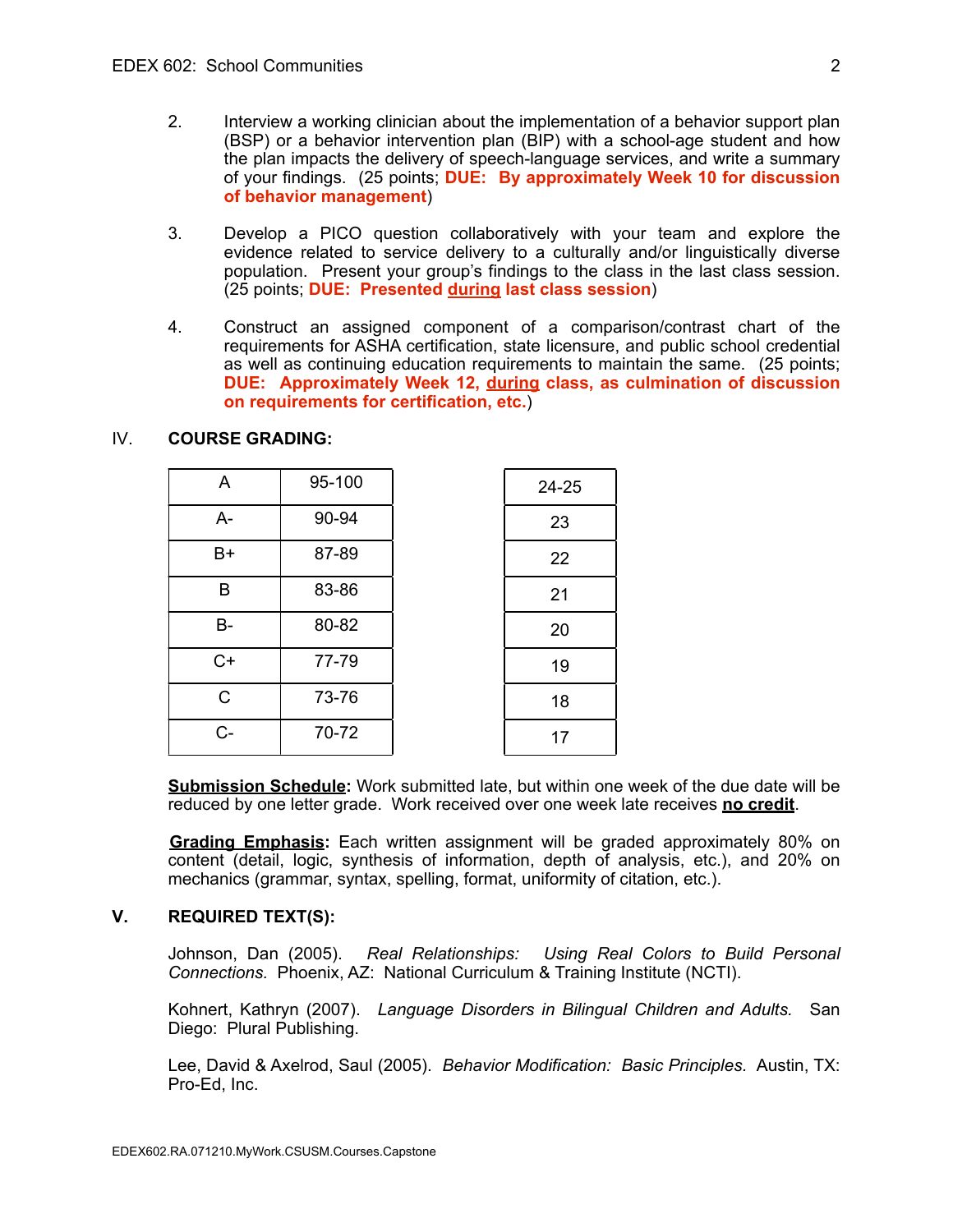McCrea, Elizabeth & Brasseur, Judith (2002). *The Supervisory Process in Speech-Language Pathology and Audiology*. New York: Allyn & Bacon.

Selected readings/journal articles TBA.

#### **VI. RECOMMENDED TEXT(S):**

N/A

## **VII. TENTATIVE COURSE OUTLINE:**

| <b>Week</b>    | <b>Topic</b>                                                                                                  |  |  |
|----------------|---------------------------------------------------------------------------------------------------------------|--|--|
| 1              | Scope of Practice<br>Teaming                                                                                  |  |  |
| $\overline{2}$ | Supervision                                                                                                   |  |  |
| 3              | <b>Supervision Continued</b>                                                                                  |  |  |
| $\overline{4}$ | <b>ASHA's Workplace Success Skills</b><br>Consensus                                                           |  |  |
| 5              | <b>Evidence-Based Practice</b>                                                                                |  |  |
| 6              | <b>Managing Diversity</b>                                                                                     |  |  |
| $\overline{7}$ | Pull-Out vs. Push-In, Consulting with Teachers and Instructional<br>Assistants, Curriculum-Based Intervention |  |  |
| 8              | Developmentally Appropriate Practice (DAP), Parent Training                                                   |  |  |
| 9              | Response to Instruction & Intervention (Rtl <sup>2</sup> )                                                    |  |  |
| 10             | <b>Behavior Management</b>                                                                                    |  |  |
| 11             | Code of Ethics                                                                                                |  |  |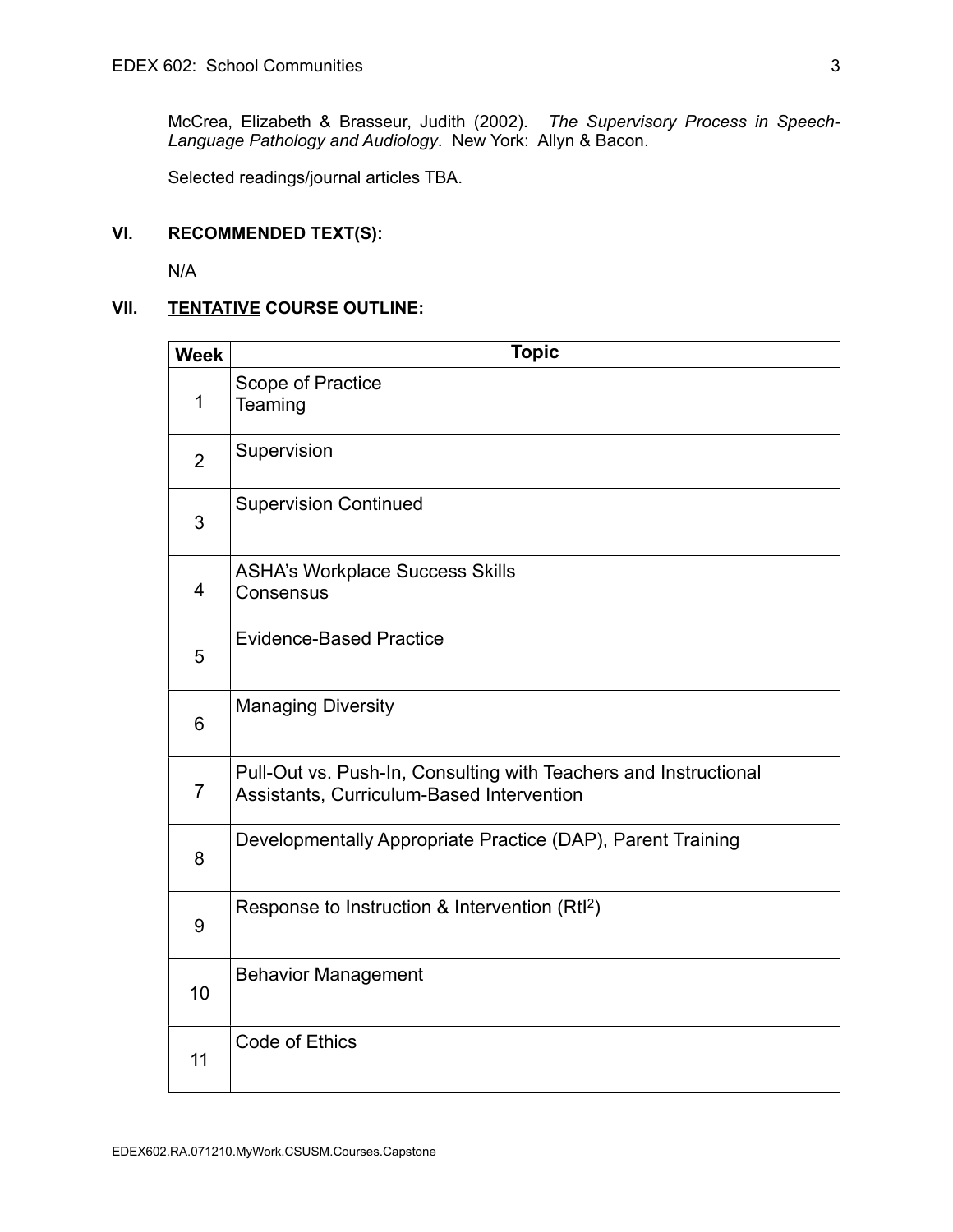| 12 | Attaining & Maintaining School Credentials, State Licensure, and ASHA<br>Certification; Specialist Recognition |
|----|----------------------------------------------------------------------------------------------------------------|
| 13 | Continuation as needed                                                                                         |
| 14 | Evidence-Based Practice Assignment Discussion                                                                  |

## **VIII. PROFESSIONAL AND ADMINISTRATIVE REQUIREMENTS**

- than "my Down syndrome student") must be used throughout all written and oral 1. "Person-first" language (e.g., "student with specific language impairment" rather than "language-impaired student"; "Johnny who presents with Down syndrome" rather assignments and discussions.
- 2. Word process all written documents. Keep an electronic copy of all of your work. You will want these for your records and for potential future use as professional portfolio entries.
- 3. Complete and hand in all assignments on the due dates for full credit. If you have extraordinary circumstances that impact completion of your assignments, please inform the instructor(s). Any time that you have questions or concerns, please contact the instructor(s) immediately.
- 4. Participate actively in class discussions and group activities and demonstrate positive interpersonal skills with classmates, the instructors, and guests.
- 5. Collaborative teams of four (4) will be assigned by the instructor from among the members of the class. Document the members of your team below and enlist their support to ensure you receive handouts and information if you miss class.

| Name  | Email |  |
|-------|-------|--|
| Phone | Other |  |
| Name  | Email |  |
| Phone | Other |  |
| Name  | Email |  |
| Phone | Other |  |
| Name  | Email |  |
| Phone | Other |  |

## **IX. COLLEGE of EDUCATION ATTENDANCE POLICY**

 Due to the dynamic and interactive nature of courses in this field, all students are expected to attend all classes and participate actively. At a minimum, students must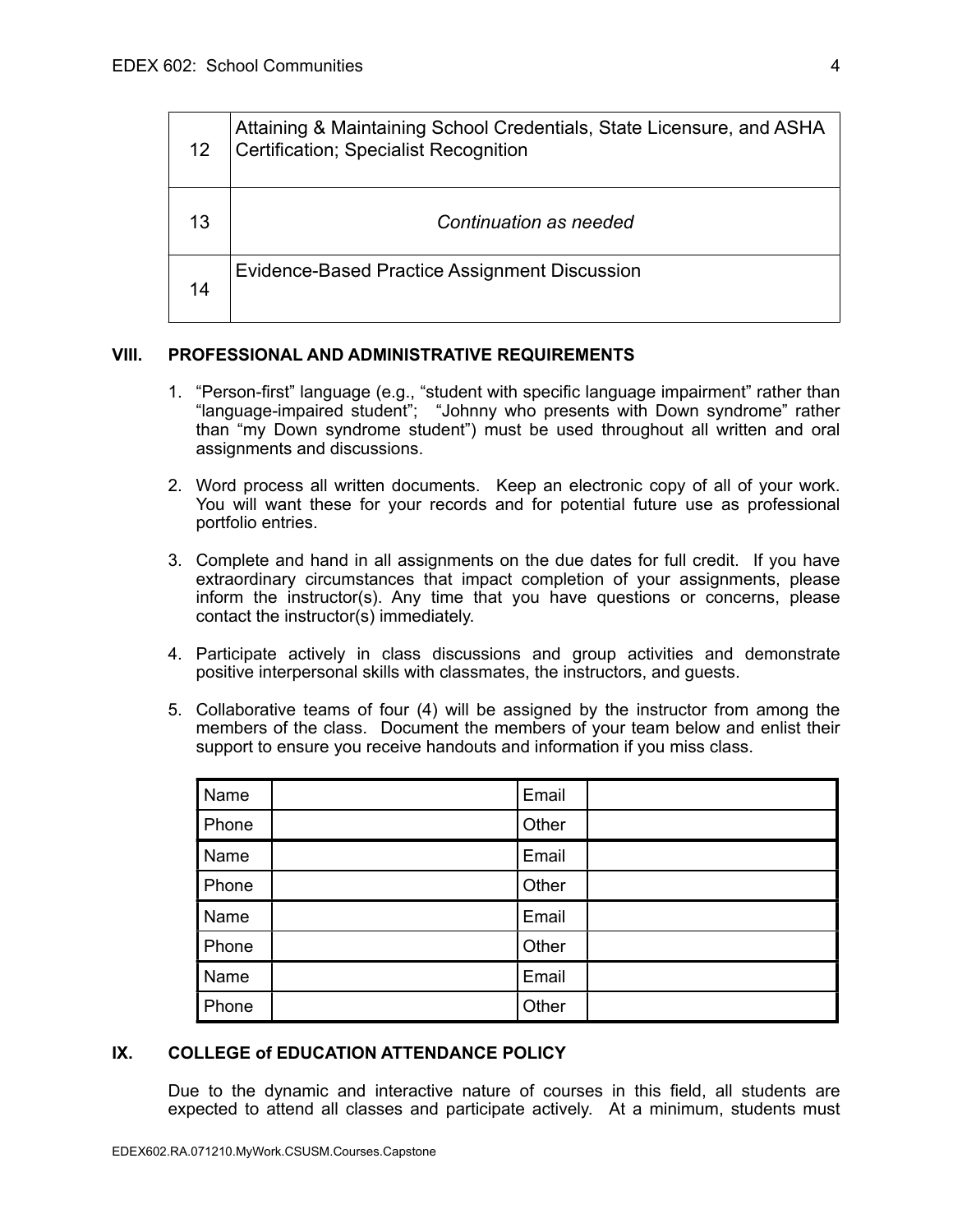attend more than 80% of class time, or s/he **may not receive a passing grade** for the course at the discretion of the instructor. Individual instructors may adopt more stringent attendance requirements. Should the student have extenuating circumstances, s/he should contact the instructor as soon as possible. *(Adopted by the CoE Governance Community, December, 1997).* 

#### **Attendance and Participation for this course:**

 The course deals with complex material processed in a variety of ways. Structured interactions, group processes, oral presentations, guided discussion of readings, and development of assessment and treatment skills are the norm. **Students are expected to have read assigned materials by the date indicated in the syllabus, and should be prepared to discuss readings individually or in variously structured groups.** The degree of your engagement in these processes forms the basis for points assigned. Due to the fast paced and highly interactive nature of the course, regular attendance and full participation are expected: teaching and learning is difficult (if not impossible) if one is not present for and engaged in the process. Therefore, the above College Attendance Policy is amplified as follows: 1. Missing more than two (2) class meetings will result in the reduction of one letter grade. 2. Arriving late or leaving early on more than two (2) occasions will result in the reduction of one letter grade. 3. Illness and emergency circumstances will be considered/negotiated on a case-by-case basis. These measures should not be considered punitive, as students are expected to establish appropriate personal, academic, and career-ladder priorities. Therefore, these measures should be viewed as taking appropriate individual responsibility for one's own learning in a democratic, collaborative, and reciprocal-learning environment.

#### X. **GENERAL CONSIDERATIONS**

#### **Ability**

 Every student has the right to equitable educational consideration and appropriate accommodation. documented learning challenges, first language/English as a second language) are requested to contact the instructor at the earliest opportunity. Every effort will be made to accommodate special needs. Students are reminded of the availability of Disabled Student Services, the Writing Center, technology assistance in the computer labs, and other student support services available as part of reasonable accommodation for students with special needs. Students having differing ability (e.g., mobility, sight, hearing,

### **CSUSM Academic Honesty Policy**

 "Students will be expected to adhere to standards of academic honesty and integrity, as outlined in the Student Academic Honesty Policy. All written work and oral assignments must be original work. All ideas/materials that are borrowed from other sources must have appropriate references to the original sources. Any quoted material should give credit to the source and be punctuated with quotation marks.

 Students are responsible for honest completion of their work including examinations. There will be no tolerance for infractions. If you believe there has been an infraction by someone in the class, please bring it to the instructor's attention. The instructor reserves the right to discipline any student for academic dishonesty in accordance with the general rules and regulations of the university. Disciplinary action may include the lowering of grades and/or the assignment of a failing grade for an exam, assignment, or the class as a whole."